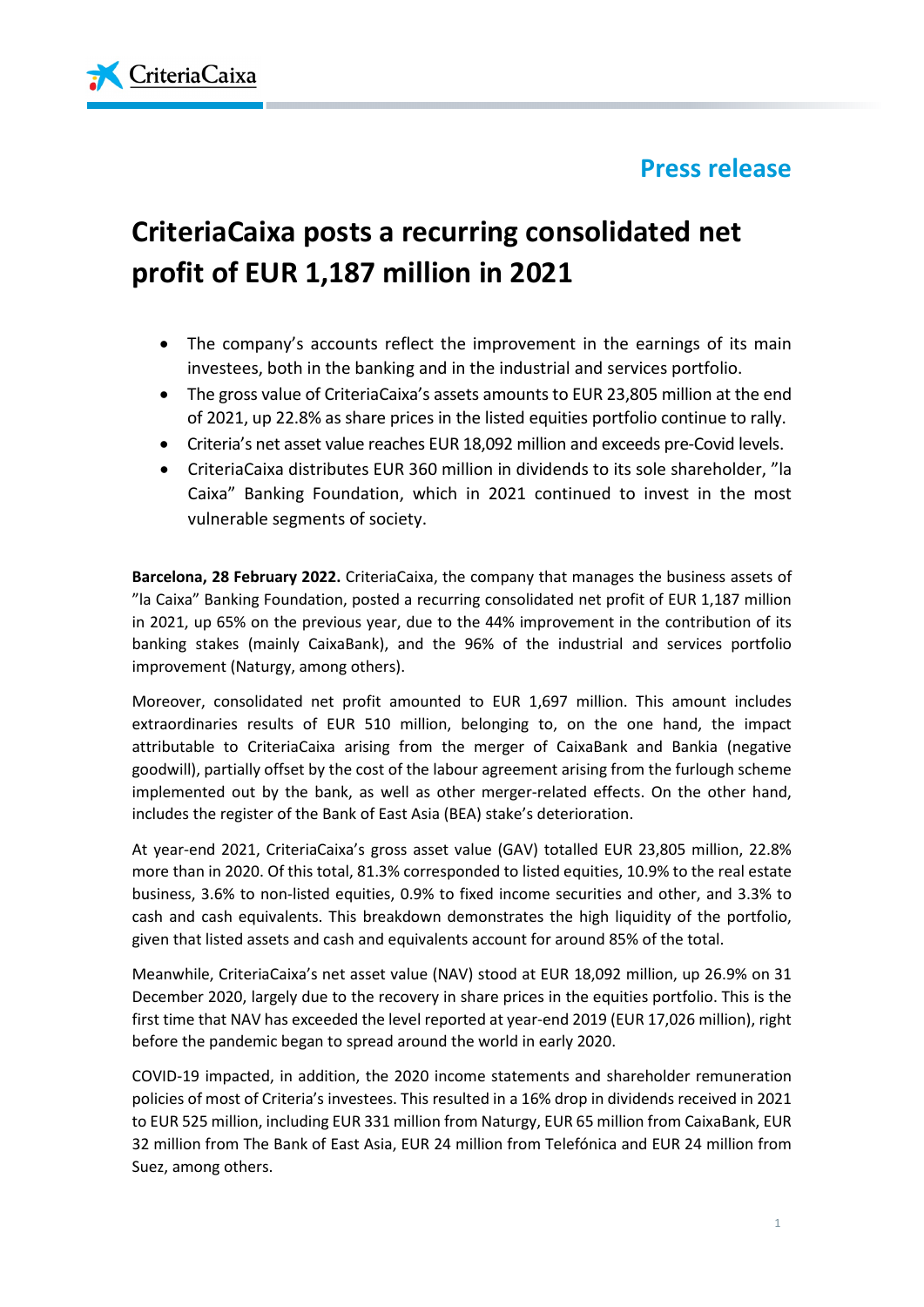

CriteriaCaixa delivered EUR 360 million in dividends to its sole shareholder, "la Caixa" Foundation, which continued investing in 2021 on the most vulnerable segments of society, such as children at risk of exclusion, the elderly and patients with advanced diseases. In 2021, the Foundation invested a total of EUR 494 million in social programmes (59.6%), culture and science (21.8%), research and health (9.6%), and education and fellowships (9%).

#### **Business earnings**

Profit attributable to the banking portfolio amounted to EUR 896 million in 2021, up EUR 274 million (+44%) on the end of the previous year. The result's improvement is mainly due to the fact that, in 2020, the banks included in the portfolio (CaixaBank, Bank of East Asia and Grupo Financiero Inbursa) posted significant provisions in anticipation of the potential impacts arising from the COVID-19 pandemic.

Earnings from the industrial and services portfolio amounted to EUR 391 million, up 96% on the same period a year earlier. This portfolio includes the attributable earnings from the stakes held in Naturgy and Saba Infraestructuras, as well as dividends from the diversification portfolio (mainly Suez and Telefónica). The increase in earnings is down to an improvement in the business of these investees in 2021 compared to the previous year, when their businesses were more heavily impacted by the COVID-19 crisis.

CriteriaCaixa's real estate portfolio was worth EUR 2,585 million in 2021 and new investments totalling EUR 85 million were added to the portfolio during the period.

#### **Portfolio management**

In 2021, Criteria acquired 1.92% of Naturgy's share capital for EUR 407 million, giving it a 26.71% stake, as part of its plan announced on 18 May 2021 to strengthen its position in the share capital of this investee, without exceeding 30%.

In recent years, CriteriaCaixa has been diversifying its portfolio by acquiring various noncontrolling interests in listed companies, prioritising companies from OECD countries (mainly European and US). The portfolio now features more than 80 companies across 15 countries, including Cellnex and Telefónica. The vast majority of the names included in this portfolio are large companies that are leaders in their respective industries, with some 66% of them being large cap (companies with a stock market capitalisation of over EUR 10 billion).

In 2021, a net investment of EUR 502 million was made to expand the diversification portfolio, of which EUR 196 million and EUR 29 million relate to the investments made in Cellnex and Telefónica, respectively.

The market value of this portfolio at the end of 2021 amounted to EUR 4,826 million, in the following sectors: Infrastructure (35.7%), Energy and utilities (15.7%), Consumer (12.9%), Telecommunications and technology (11.2%), Health (8.8%), Automotive and components (7.3%), Materials and other (5.4%) and Capital goods (3%). The value of this portfolio, which already accounts for 24.9% of CriteriaCaixa's listed equity investments, has increased by 31% compared to its market value at the end of 2020.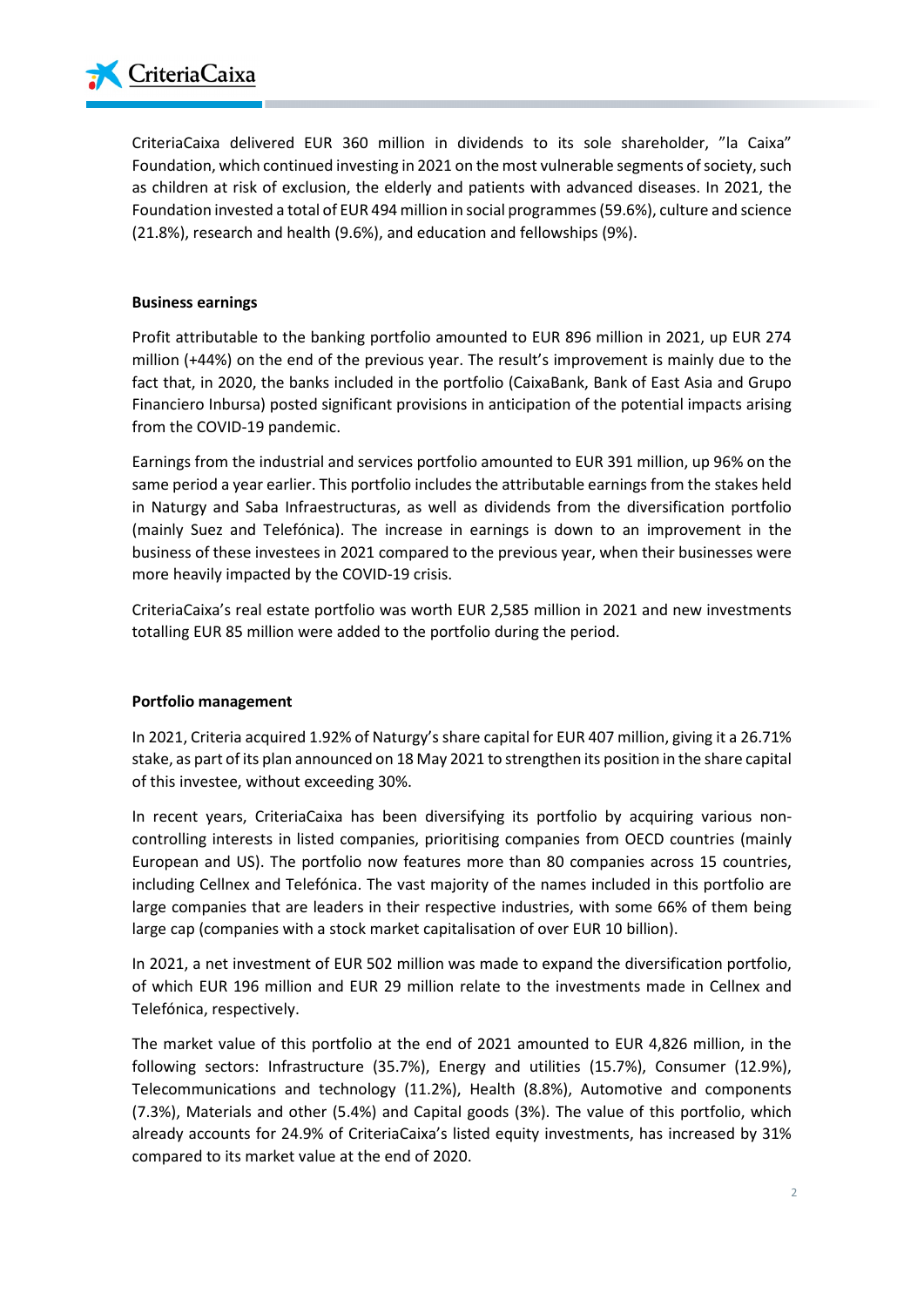

As part of the investment process, CriteriaCaixa also looks at ESG (Environmental, Social and Governance) criteria, seeking to pick companies with robust sustainability policies that are included on recognised international sustainability indices.

Meanwhile, on 31 January 2022 the Group sold its 14.12% stake in Sanifit Therapeutics (held through Caixa Capital Risc) in exchange for EUR 35 million.

#### **Financial profile**

At year-end 2021, gross debt at the Criteria Group amounted to EUR 5,713 million (EUR 5,124 million at 31 December 2020).

In 2021, CriteriaCaixa has also continued to actively manage its sources of financing by renegotiating the terms and lengthening the maturities of its loans and credit facilities. In June, Criteria issued senior bonds exchangeable into Cellnex shares corresponding to 0.4% of its share capital, maturing in four years and for a notional amount of EUR 200 million. The exchange price includes a 35% premium over Cellnex's price at the time of issue.

These actions have had the effect of strengthening CriteriaCaixa's financial position by ensuring comfortable liquidity levels of EUR 1,341 million, including committed and undrawn credit facilities. The average maturity of debt is 2.9 years.

These liquidity levels have been further strengthened with the settlement, on January 18, 2022, of the takeover bid launched in 2020 by Veolia targeting 100% of Suez, for which Criteria has obtained EUR 737 million, generating additional slack to meet the debt maturity of EUR 1,000 million scheduled for April 2022.

The rating agencies upheld CriteriaCaixa's credit rating in 2021: BBB+ by Fitch Ratings (with a negative outlook) and Baa2 by Moody's (with a stable outlook).